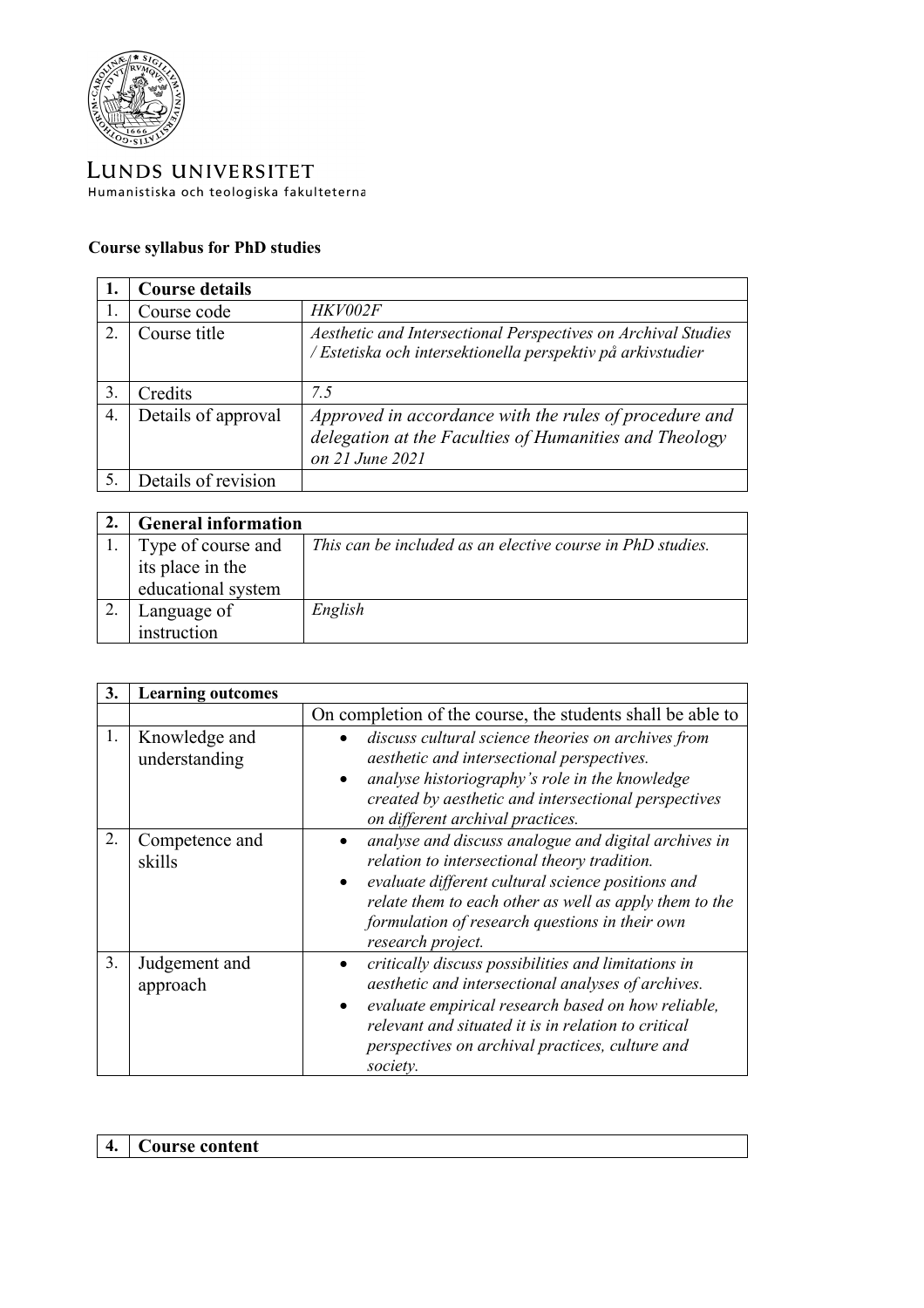| 1. | Brief description of<br>the course and its<br>content including<br>details of any sub-<br>divisions | The course is theoretical and based on cultural science<br>literature about archives and a broad approach to<br>intersectional theory. The course integrates ideas and<br>perspectives that can put the study of aesthetic subjects in a<br>new light.<br>Overall, the course will examine in a critical way what<br>intersectional theory and aesthetic analysis can offer<br>concerning reflexive knowledge on archival studies by<br>illuminating the relationship between subjective and material<br>relations, between private and public, and between socio-<br>cultural boundaries. |
|----|-----------------------------------------------------------------------------------------------------|--------------------------------------------------------------------------------------------------------------------------------------------------------------------------------------------------------------------------------------------------------------------------------------------------------------------------------------------------------------------------------------------------------------------------------------------------------------------------------------------------------------------------------------------------------------------------------------------|
|    |                                                                                                     | The course is divided into two parts. The aim of the first part<br>is to critically discuss the required reading in relation to how<br>archives are structured and to the practices used in archives,<br>and how to evaluate these from an aesthetic perspective. The<br>aim of the second part is to apply and problematise parts of<br>the intersectional literature in relation to their own research.                                                                                                                                                                                  |

| 5. | <b>Teaching and assessment</b>                                         |                                                                                                                                                                                                                                                                                                                                                                         |
|----|------------------------------------------------------------------------|-------------------------------------------------------------------------------------------------------------------------------------------------------------------------------------------------------------------------------------------------------------------------------------------------------------------------------------------------------------------------|
| 1. | Teaching methods<br>employed including<br>details of any<br>compulsory | The course consists of lectures, seminars, group exercises,<br>discussions and written assignments.<br>The first part of the course is devoted to group exercises and                                                                                                                                                                                                   |
|    | components                                                             | discussions about the required reading.<br>The second part of the course is taken up with writing a<br>paper, receiving feedback on it and being a respondent for<br>other students' papers.<br>The first part of the course includes two lectures.<br>The second part of the course includes a keynote lecture.<br>Attendance is compulsory for all course components. |
| 2. | <b>Examination details</b>                                             | Assessment covers:<br>active participation in group exercises,<br>writing a paper of $5-8$ pages that relates the course's<br>$\bullet$<br>overall themes and required reading to the student's<br>own research work,<br>discussion and feedback on their own paper and to<br>close read another paper and act as respondent for it.                                    |

| 6. | <b>Grades</b>         |                                                        |
|----|-----------------------|--------------------------------------------------------|
|    | Grading scale         | Students are awarded one of the following grades: Fail |
|    |                       | or Pass                                                |
|    | Grading of the        |                                                        |
|    | complete course       |                                                        |
|    | Modules and           |                                                        |
|    | variations in grading |                                                        |
|    | (if applicable)       |                                                        |